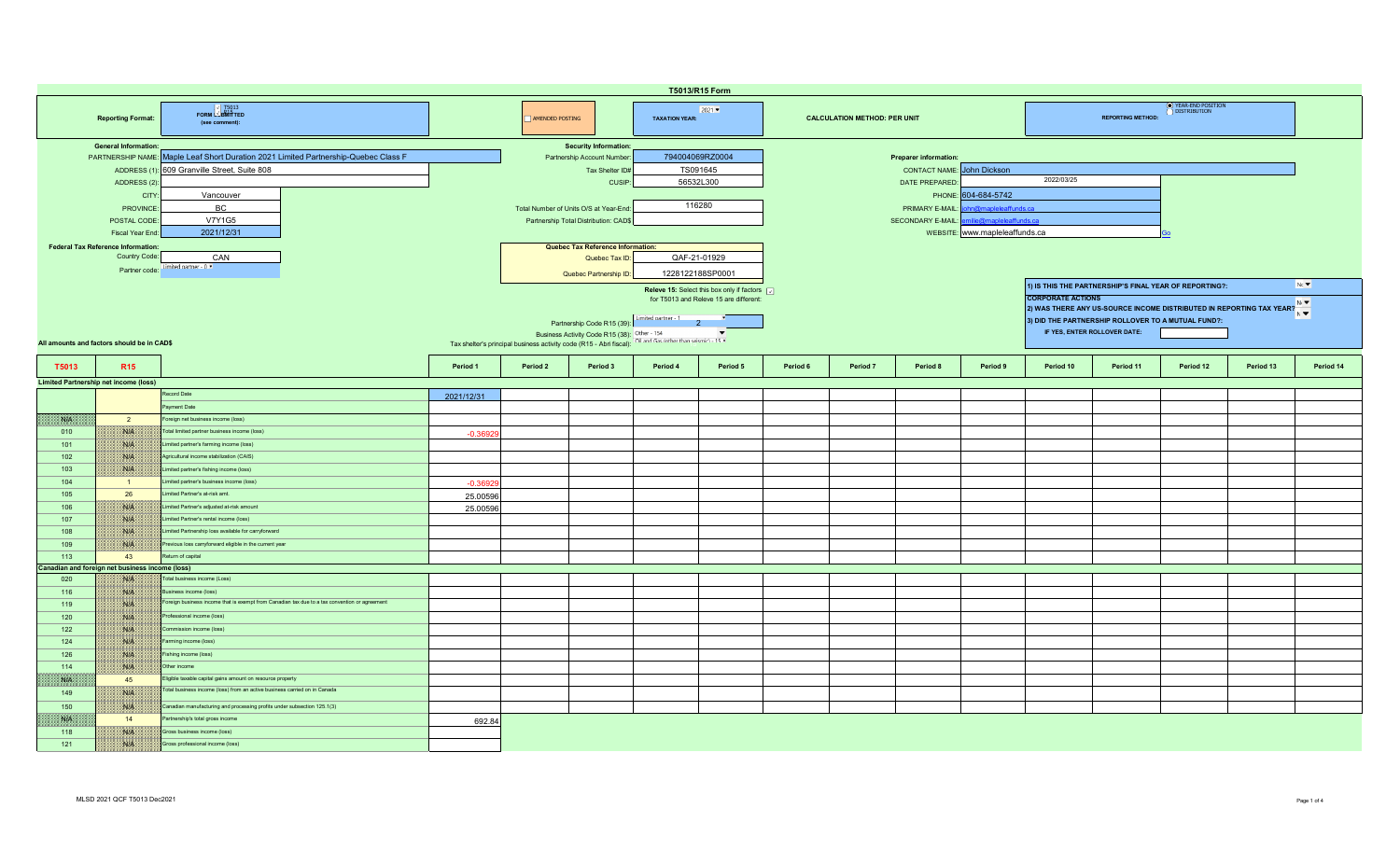| T5013                        | <b>R15</b>                                                                    |                                                                                                 | Period 1 | Period 2 | Period 3 | Period 4 | Period 5 | Period 6 | Period 7 | Period 8 | Period 9 | Period 10 | Period 11 | Period 12 | Period 13 | Period 14 |
|------------------------------|-------------------------------------------------------------------------------|-------------------------------------------------------------------------------------------------|----------|----------|----------|----------|----------|----------|----------|----------|----------|-----------|-----------|-----------|-----------|-----------|
| 123                          | <b>NGEN</b>                                                                   | Gross commission income (loss)                                                                  |          |          |          |          |          |          |          |          |          |           |           |           |           |           |
| 125                          | 1808.                                                                         | Gross farming income (loss)                                                                     |          |          |          |          |          |          |          |          |          |           |           |           |           |           |
| 127                          | NIA                                                                           | Gross fishing income (loss)                                                                     |          |          |          |          |          |          |          |          |          |           |           |           |           |           |
|                              | >>> Canadian and foreign net business income (loss) - Jurisdiction Allocation |                                                                                                 |          |          |          |          |          |          |          |          |          |           |           |           |           |           |
| $\blacktriangledown$         |                                                                               |                                                                                                 |          |          |          |          |          |          |          |          |          |           |           |           |           |           |
| $\blacktriangledown$         |                                                                               |                                                                                                 |          |          |          |          |          |          |          |          |          |           |           |           |           |           |
| $\blacktriangledown$         |                                                                               |                                                                                                 |          |          |          |          |          |          |          |          |          |           |           |           |           |           |
| $\blacktriangledown$         |                                                                               |                                                                                                 |          |          |          |          |          |          |          |          |          |           |           |           |           |           |
| $\blacktriangledown$         |                                                                               |                                                                                                 |          |          |          |          |          |          |          |          |          |           |           |           |           |           |
| $\blacktriangledown$         |                                                                               |                                                                                                 |          |          |          |          |          |          |          |          |          |           |           |           |           |           |
| $\blacktriangledown$         |                                                                               |                                                                                                 |          |          |          |          |          |          |          |          |          |           |           |           |           |           |
|                              | Canadian and foreign investments and carrying charges                         |                                                                                                 |          |          |          |          |          |          |          |          |          |           |           |           |           |           |
| 110                          | 3 <sup>2</sup>                                                                | Canadian and foreign net rental income (loss)                                                   |          |          |          |          |          |          |          |          |          |           |           |           |           |           |
| 111                          | $\overline{4}$                                                                | oreign net rental income (loss)                                                                 |          |          |          |          |          |          |          |          |          |           |           |           |           |           |
| 112                          | NB                                                                            | Foreign net rental income that is exempt from Canadian tax due to a tax convention or agreement |          |          |          |          |          |          |          |          |          |           |           |           |           |           |
| 117                          | ma.                                                                           | Gross Canadian and foreign rental income                                                        |          |          |          |          |          |          |          |          |          |           |           |           |           |           |
|                              |                                                                               |                                                                                                 |          |          |          |          |          |          |          |          |          |           |           |           |           |           |
| 128                          | 7                                                                             | nterest from Canadian sources                                                                   | 0.00596  |          |          |          |          |          |          |          |          |           |           |           |           |           |
| 146                          | $\overline{7}$                                                                | Other investment income                                                                         |          |          |          |          |          |          |          |          |          |           |           |           |           |           |
| $128 + 146$                  | Total of 7                                                                    |                                                                                                 | 0.00596  |          |          |          |          |          |          |          |          |           |           |           |           |           |
| 129                          | 6B                                                                            | Actual amount of dividends (other than eligible dividends)                                      |          |          |          |          |          |          |          |          |          |           |           |           |           |           |
| 132                          | 6A                                                                            | Actual amount of eligible dividends                                                             |          |          |          |          |          |          |          |          |          |           |           |           |           |           |
| 135                          | 8                                                                             | oreign dividend and interest income                                                             |          |          |          |          |          |          |          |          |          |           |           |           |           |           |
| 137                          | 13                                                                            | Business investment loss                                                                        |          |          |          |          |          |          |          |          |          |           |           |           |           |           |
| 145                          | 15B                                                                           | Dividend rental arrangement compensation payments                                               |          |          |          |          |          |          |          |          |          |           |           |           |           |           |
| 210                          | 15A                                                                           | Total carrying charges                                                                          |          |          |          |          |          |          |          |          |          |           |           |           |           |           |
|                              |                                                                               | >>> Canadian and foreign investments and carrying charges - Jurisdiction allocation             |          |          |          |          |          |          |          |          |          |           |           |           |           |           |
| $\blacktriangledown$         |                                                                               |                                                                                                 |          |          |          |          |          |          |          |          |          |           |           |           |           |           |
| $\blacktriangledown$         |                                                                               |                                                                                                 |          |          |          |          |          |          |          |          |          |           |           |           |           |           |
| $\blacktriangledown$         |                                                                               |                                                                                                 |          |          |          |          |          |          |          |          |          |           |           |           |           |           |
| $\blacktriangledown$         |                                                                               |                                                                                                 |          |          |          |          |          |          |          |          |          |           |           |           |           |           |
| $\blacktriangledown$         |                                                                               |                                                                                                 |          |          |          |          |          |          |          |          |          |           |           |           |           |           |
| $\blacktriangledown$         |                                                                               |                                                                                                 |          |          |          |          |          |          |          |          |          |           |           |           |           |           |
| ther amounts and information |                                                                               |                                                                                                 |          |          |          |          |          |          |          |          |          |           |           |           |           |           |
| 030                          | XVIX.                                                                         | Total capital gain (loss)                                                                       |          |          |          |          |          |          |          |          |          |           |           |           |           |           |
| 151                          | 10                                                                            | Capital gains (losses) [R15: used to calculate the deduction]                                   |          |          |          |          |          |          |          |          |          |           |           |           |           |           |
| 151                          | 12                                                                            | Capital gains (losses) [R15: not used to calculate the deduction]                               |          |          |          |          |          |          |          |          |          |           |           |           |           |           |
| 159                          | 11                                                                            | Capital gains reserve                                                                           |          |          |          |          |          |          |          |          |          |           |           |           |           |           |
| 040                          | 5 <sub>5</sub>                                                                | Capital cost allowance                                                                          |          |          |          |          |          |          |          |          |          |           |           |           |           |           |
| SVN.                         | 9                                                                             | atronage dividends from a cooperative                                                           |          |          |          |          |          |          |          |          |          |           |           |           |           |           |
| SSB.                         | 16                                                                            | Quebec income tax withheld at source                                                            |          |          |          |          |          |          |          |          |          |           |           |           |           |           |
| ma                           | 34                                                                            | R15: Exploration expenses - Northern Quebec                                                     |          |          |          |          |          |          |          |          |          |           |           |           |           |           |
| 38.14                        | 21B                                                                           | nvestment tax credit (R15 only: Other Property)                                                 |          |          |          |          |          |          |          |          |          |           |           |           |           |           |
| <b>SAFE</b>                  | 24A                                                                           | Member Corp's share of debt                                                                     |          |          |          |          |          |          |          |          |          |           |           |           |           |           |
| S.B                          | 24B                                                                           |                                                                                                 |          |          |          |          |          |          |          |          |          |           |           |           |           |           |
|                              |                                                                               | Member Corp's share of qualified property                                                       |          |          |          |          |          |          |          |          |          |           |           |           |           |           |
| <b>SALE</b>                  | <b>24C</b>                                                                    | Member Corp's share of total assets                                                             |          |          |          |          |          |          |          |          |          |           |           |           |           |           |
| <b>Site</b>                  | 27                                                                            | imited Partnership Loss                                                                         |          |          |          |          |          |          |          |          |          |           |           |           |           |           |
| SVN.                         | 32                                                                            | Exploration exp. Incurred in Quebec                                                             |          |          |          |          |          |          |          |          |          |           |           |           |           |           |
| NP.                          | 33                                                                            | Surface mining/oil&gas exploration exp. in Quebec                                               |          |          |          |          |          |          |          |          |          |           |           |           |           |           |
| NB.                          | $35 - 28$                                                                     | Amt. Of assistance corresponding to exp. Reported in 28 on R15                                  |          |          |          |          |          |          |          |          |          |           |           |           |           |           |
| Nik                          | 35-29                                                                         | Amt. Of assistance corresponding to exp. Reported in 30 on R15                                  |          |          |          |          |          |          |          |          |          |           |           |           |           |           |
| ma                           | 35-30                                                                         | Amt. Of assistance corresponding to exp. Reported in 32 on R15                                  |          |          |          |          |          |          |          |          |          |           |           |           |           |           |
| SS                           | 35-32                                                                         | Amt. Of assistance corresponding to exp. Reported in 33 on R15                                  |          |          |          |          |          |          |          |          |          |           |           |           |           |           |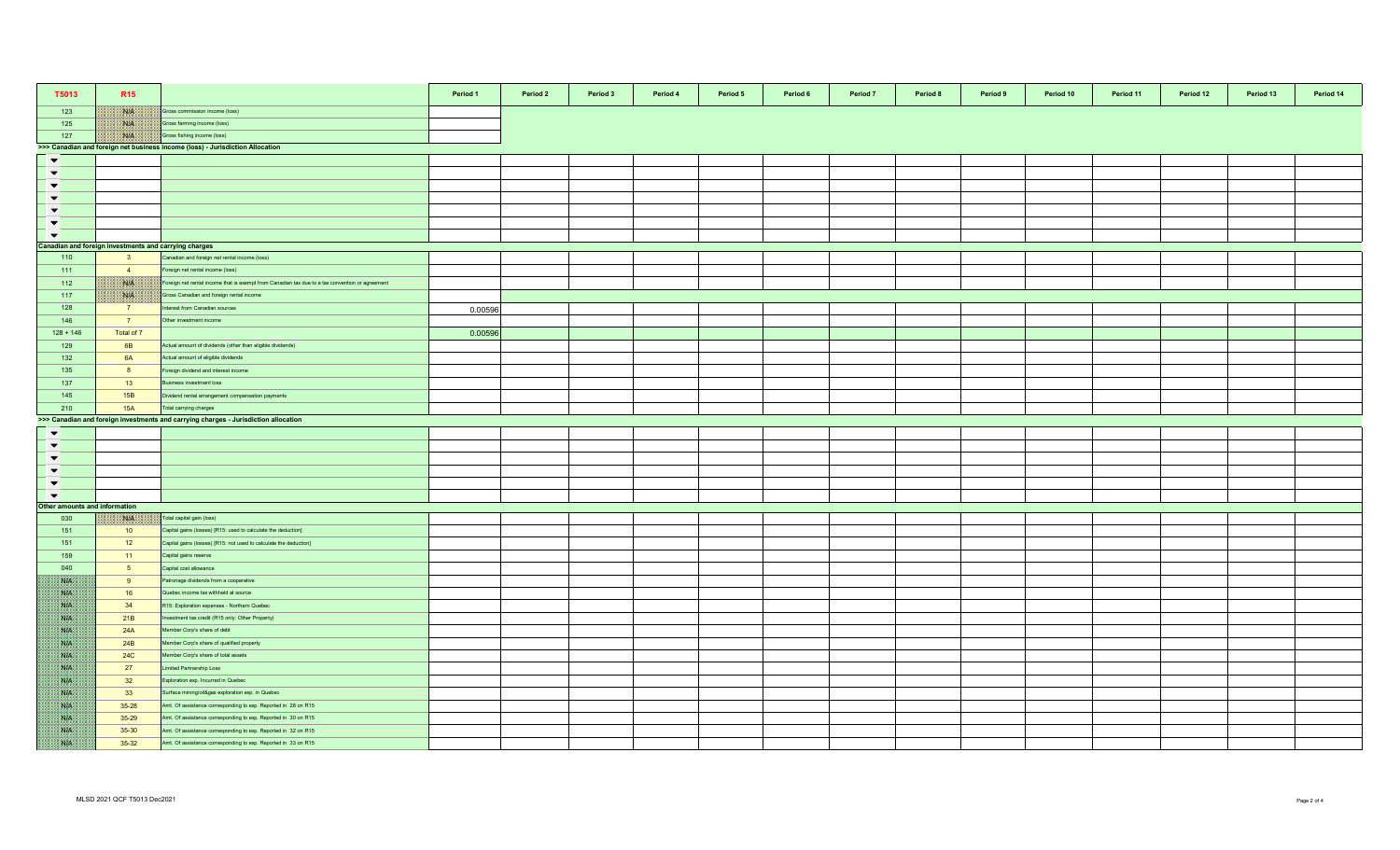| T5013                          | R <sub>15</sub> |                                                                                                     | Period 1 | Period 2 | Period 3 | Period 4 | Period 5 | Period 6 | Period 7 | Period 8 | Period 9 | Period 10 | Period 11 | Period 12 | Period 13 | Period 14 |
|--------------------------------|-----------------|-----------------------------------------------------------------------------------------------------|----------|----------|----------|----------|----------|----------|----------|----------|----------|-----------|-----------|-----------|-----------|-----------|
| NK                             | $35-33$         | Amt. Of assistance corresponding to exp. Reported in 33 on R15                                      |          |          |          |          |          |          |          |          |          |           |           |           |           |           |
| WK                             | 35-34           | Research amt. of assistance corresponding to exp. Reported in 34 on R15                             |          |          |          |          |          |          |          |          |          |           |           |           |           |           |
| NB                             | 42              | Percentage of business carried on in Quebec by the partnership                                      |          |          |          |          |          |          |          |          |          |           |           |           |           |           |
| 171                            | 17              | Foreign tax paid on non-business income                                                             |          |          |          |          |          |          |          |          |          |           |           |           |           |           |
| 172                            | 18              | Foreign tax paid on business income                                                                 |          |          |          |          |          |          |          |          |          |           |           |           |           |           |
| 173                            | 28              | Cdn Exploration Expenses (CEE)                                                                      |          |          |          |          |          |          |          |          |          |           |           |           |           |           |
| 174                            | 29              | Cdn Development expenses (CDE)                                                                      |          |          |          |          |          |          |          |          |          |           |           |           |           |           |
| 175                            | 30 <sup>°</sup> | Cdn Oil and gas property exp (COPGE)                                                                |          |          |          |          |          |          |          |          |          |           |           |           |           |           |
| 176                            | 31              | Foreign exploration and development expenses (FEDE)                                                 |          |          |          |          |          |          |          |          |          |           |           |           |           |           |
| 182                            | 19              | Eligible amount of charitable donations                                                             |          |          |          |          |          |          |          |          |          |           |           |           |           |           |
| 183                            | 20              | Eligible amount of cultural and ecological gifts                                                    |          |          |          |          |          |          |          |          |          |           |           |           |           |           |
|                                |                 | >>> Other amounts and information - T5013 jurisdiction allocation and R15 complementary information |          |          |          |          |          |          |          |          |          |           |           |           |           |           |
| <b>F</b>                       |                 |                                                                                                     |          |          |          |          |          |          |          |          |          |           |           |           |           |           |
|                                |                 |                                                                                                     |          |          |          |          |          |          |          |          |          |           |           |           |           |           |
| <b>TIME</b>                    |                 |                                                                                                     |          |          |          |          |          |          |          |          |          |           |           |           |           |           |
| $\sim$                         |                 |                                                                                                     |          |          |          |          |          |          |          |          |          |           |           |           |           |           |
|                                |                 |                                                                                                     |          |          |          |          |          |          |          |          |          |           |           |           |           |           |
| $\blacksquare$                 |                 |                                                                                                     |          |          |          |          |          |          |          |          |          |           |           |           |           |           |
|                                |                 |                                                                                                     |          |          |          |          |          |          |          |          |          |           |           |           |           |           |
| $\mathbf{r}$                   |                 |                                                                                                     |          |          |          |          |          |          |          |          |          |           |           |           |           |           |
| <b>P</b>                       |                 |                                                                                                     |          |          |          |          |          |          |          |          |          |           |           |           |           |           |
|                                |                 |                                                                                                     |          |          |          |          |          |          |          |          |          |           |           |           |           |           |
| $\rightarrow$                  |                 |                                                                                                     |          |          |          |          |          |          |          |          |          |           |           |           |           |           |
| $\sim$                         |                 |                                                                                                     |          |          |          |          |          |          |          |          |          |           |           |           |           |           |
| $\overline{\phantom{a}}$       |                 |                                                                                                     |          |          |          |          |          |          |          |          |          |           |           |           |           |           |
|                                |                 |                                                                                                     |          |          |          |          |          |          |          |          |          |           |           |           |           |           |
|                                |                 | <b>Renounced Canadian exploration and development expenses</b>                                      |          |          |          |          |          |          |          |          |          |           |           |           |           |           |
| 190                            | 60              | Cdn exploration expense - renunciation                                                              | 23.41273 |          |          |          |          |          |          |          |          |           |           |           |           |           |
| 191                            | 61              | Cdn development expense - renunciation                                                              |          |          |          |          |          |          |          |          |          |           |           |           |           |           |
| 192                            | BUS.            | Cdn exploration expense - assistance                                                                |          |          |          |          |          |          |          |          |          |           |           |           |           |           |
| 193                            | NB              | Cdn development expense - assistance                                                                |          |          |          |          |          |          |          |          |          |           |           |           |           |           |
| 196                            | <b>NIK</b>      | Reduction - Portion subject int. free                                                               |          |          |          |          |          |          |          |          |          |           |           |           |           |           |
| 194                            | W               | Amount - Exp qualifying for ITC                                                                     | 23.41273 |          |          |          |          |          |          |          |          |           |           |           |           |           |
| 195                            | WIN             | Amount - Portion subject int. free                                                                  |          |          |          |          |          |          |          |          |          |           |           |           |           |           |
| 197                            | ma              | BC - Expenses - Tax Credit                                                                          | 2.48380  |          |          |          |          |          |          |          |          |           |           |           |           |           |
| 198                            | NA              | SK - Expenses - Tax Credit                                                                          |          |          |          |          |          |          |          |          |          |           |           |           |           |           |
| 199                            | <b>NOTE</b>     | MB - Expenses - Tax Credit                                                                          |          |          |          |          |          |          |          |          |          |           |           |           |           |           |
| 200                            | <b>ISLA</b>     | ON - Expenses - Tax Credit                                                                          | 1.80112  |          |          |          |          |          |          |          |          |           |           |           |           |           |
| NB                             | 62              | Quebec Exploration Expense                                                                          | 17.57335 |          |          |          |          |          |          |          |          |           |           |           |           |           |
| NK                             | 63              | Quebec surface mining exploration or oil and gas exploration expenses                               | 16.47660 |          |          |          |          |          |          |          |          |           |           |           |           |           |
| <b>SATIS</b>                   | 64              | Exploration expenses - Northern Quebec                                                              | 4.28437  |          |          |          |          |          |          |          |          |           |           |           |           |           |
| <b>SALE</b>                    | 65              | Security issues expenses                                                                            | 0.01433  |          |          |          |          |          |          |          |          |           |           |           |           |           |
| <b>NATION</b>                  | 66-60           | Amt. of assistance corresponding to exp. reported in 60                                             |          |          |          |          |          |          |          |          |          |           |           |           |           |           |
| <b>SYLVEN</b>                  | 66-61           | Amt. of assistance corresponding to exp. reported in 61                                             |          |          |          |          |          |          |          |          |          |           |           |           |           |           |
| NK                             | 66-62           | Amt. of assistance corresponding to exp. reported in 62                                             |          |          |          |          |          |          |          |          |          |           |           |           |           |           |
| NB                             | 66-63           | Amt. of assistance corresponding to exp. reported in 63                                             |          |          |          |          |          |          |          |          |          |           |           |           |           |           |
| WH                             | 66-64           | Amt. of assistance corresponding to exp. reported in 64                                             |          |          |          |          |          |          |          |          |          |           |           |           |           |           |
| <b>Tax Shelter Information</b> |                 |                                                                                                     |          |          |          |          |          |          |          |          |          |           |           |           |           |           |
| 201                            | 50<br>51        | Number of units acquired                                                                            | 1.00000  |          |          |          |          |          |          |          |          |           |           |           |           |           |
| 202                            |                 | Cost per unit                                                                                       | 25.00000 |          |          |          |          |          |          |          |          |           |           |           |           |           |